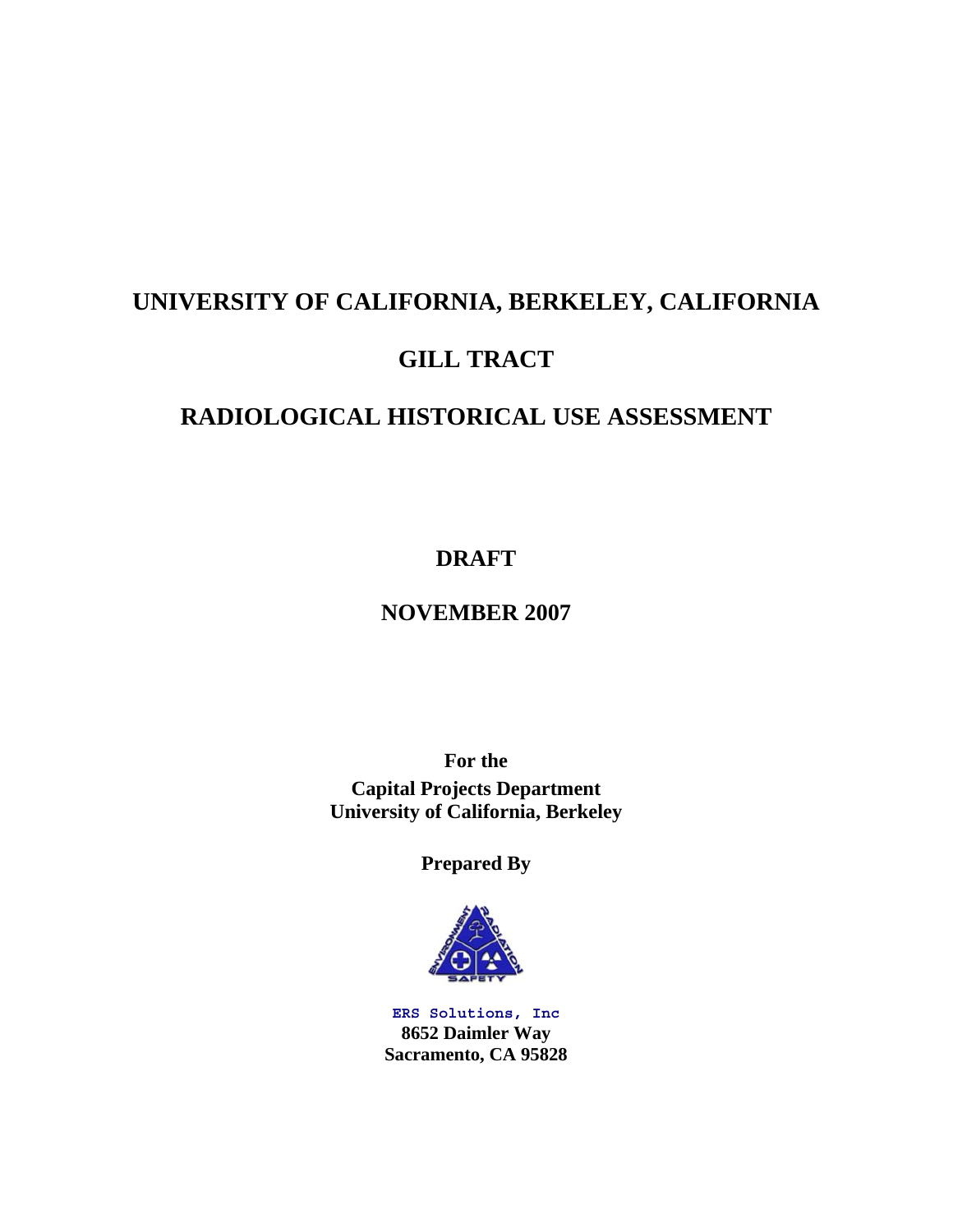### **1.0 EXECUTIVE SUMMARY**

A radiological historical use assessment of Gill Tract was conducted in June and July 2007 for the University of California – Berkeley (UCB). The Gill Tract is a university-owned 10-acre agricultural plot on San Pablo Avenue bounded by Marin Street and Codornices Creek in Albany, California. The tract was used for agricultural research and experimentation. As part of the research radioactive materials were used in trace amounts. Historical research has shown that the use of radioactive materials was limited to the Hybridoma laboratory. Use of radioactive materials at Gill Tract ceased in 1997. A close out survey was performed by the University EH&S group. The information provided in this report was current as of the date of publication.

The results of the assessment indicate that the laboratories located within the Hybridoma Laboratory and the storage shed next to the laboratory are impacted from the use of radioactive materials. In addition, drains and sewage piping and ventilation associated with hoods in the laboratories have been impacted. The laboratories and the drainage system would be considered class 1 areas for closure. While no indication of radioactive material use was found for the planting field areas it is recommended that these areas are included in the final closure survey.

#### **2.0 Purpose**

Many of the buildings at Gill Tract are scheduled for demolition in 2008. As a result, there was a need for information relating to historical and current radiological material use or storage in the buildings. The purpose of the radiological historical use assessment is to provide UCB with a comprehensive document detailing the history of radiological material storage and previous radiological surveys conducted within the laboratories at Gill Tract. This document describes the historical and current storage or use of radioactive materials at Gill Tract. It also provides recommendations on areas requiring future radiological surveys and screenings prior to

demolition of the building.

#### **3.0 Site Description**

This section provides a physical description of the building and information regarding the local environmental setting.

#### **3.1 Physical Characteristics**

Gill Tract is located in Albany, California at 37°54' N, 122°18' W (see figure XX). The San Pablo frontage is situated three miles northwest of the campus, next to the city of Albany's southern border with the city of Berkeley. The site is bordered by Buchanan Street to the north, San Pablo Avenue on the east,



Codornices Creek to the south, and Jackson Street/Eighth Street to the west. Village Creek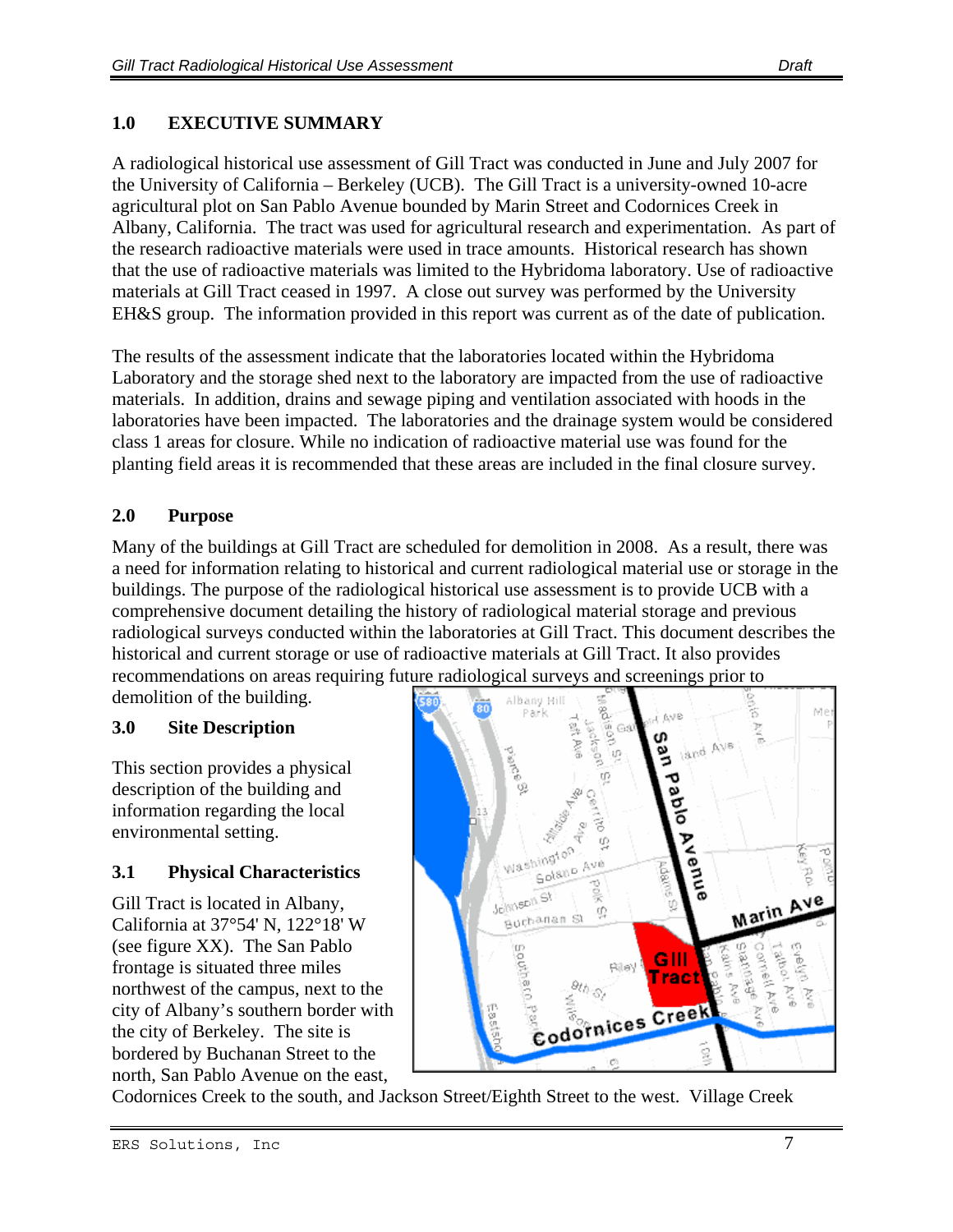bisects the site from east to west. Monroe Street currently provides the primary access to the site from San Pablo Avenue, and Jackson Street provides a secondary entrance from Buchanan.

Tenth Street could potentially provide vehicle access from the south, but has historically been closed to traffic. The site has several significant open space features. It is bordered on the south by Codornices Creek and is bisected by Village Creek. Within the site, both creeks are open.

 The Gill Tract is a 10-acre portion of the site that includes a 7-acre growing grounds and a 3-acre stand of trees. Both the growing grounds and the stand of trees have historically been used for research (see figure 3-1). Approximately 30 structures are located on the site, the majority of which are abandoned. Many of the structures are scheduled for demolition early in 2008 while the remaining structures will be used by the UCB.



**Figure 3-1, Planting Plot at Gill Tract** 

# **3.2 Geology**

UC Berkeley is located on the western slopes of the Berkeley Hills. Ground elevations in the 2020 Long Range

Development Plan (LDRP) area range from about 160 feet

above mean sea level (+160 feet msl) in the west to about +1,200 feet msl at the Lawrence Hall of Science, and about +1,600 feet msl at Grizzly Peak Blvd. Elevations at the west end of the Campus Park are about +200 feet msl. Slopes in the Campus Park and adjacent areas are shallow, ranging from less than two percent west of Shattuck Avenue to about five percent west of Gayley Road. East of Gayley Road, slopes rise from about ten percent at the Greek Theatre to more than 50 percent in some areas at the heads of Strawberry and Claremont Creeks.

The Campus Park and Hill Campus can be defined by two distinct landforms: most of the Campus Park is on an alluvial plain, and the Hill Campus (plus a portion of Southside east of the Hayward fault) is in the Berkeley Hills. (*1990 Long Range Development Plan EIR*.)

# **3.3 Hydrology**

UC Berkeley is located at the edge of the Berkeley Hills, near the western edge of the Coast Range physiographic province. The hills are roughly parallel to the northwest southeast trend of the major mountain ridges in the province with spur ridges and canyons oriented perpendicular to main ridges. A ridge of relatively heavy rainfall -- up to 28 inches in an average year -- follows the trend of the hills along their north-south axis. In the local area rainfall is between 24 and 26 inches during an average year. (*1990 Long Range Development Plan EIR*.)

# **4.0 METHODOLOGY**

The following four major efforts went into the preparation of this document:

(1) Research of drawings for Gill Tract;

(2) Historical review of Gill Tract records, previous surveys, and other historical data;

(3) Interviews with persons knowledgeable of the radioactive material history at the building; and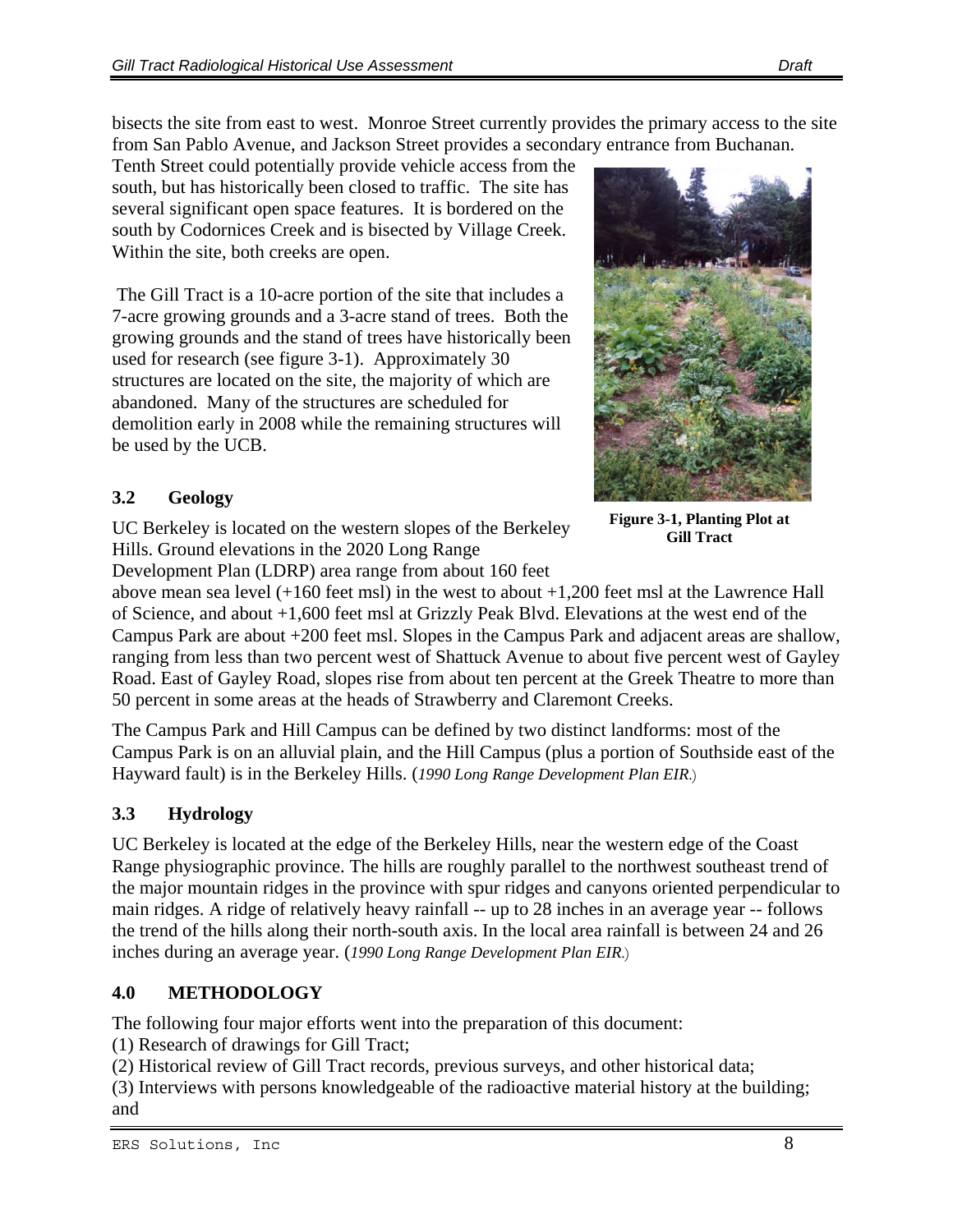(4) Site walkthrough of Gill Tract conducted for this radiological historical use assessment.

#### **4.1 Historical Review**

Existing records that were researched for references to Gill Tract include reports, books, and internet sites relating to the history of radioactive material research usage at UCB, and in particular, Gill Tract. Radiological surveys, memorandums, and room radioactive material inventories for UCB were also reviewed where available.

Among the documents reviewed for this effort were the following:

- Radiation User Authorization Permits, EH&S files
- The Daily Californian, www.dailycalifornian.com
- The [Berkeley](http://berkeley/) Daily Planet.com
- University of California Digital Archives
- UC Berkeley Landscape Heritage Plan

#### **4.2 Interviews**

A total of 5 interviews were conducted with persons familiar with radioactive materials storage and usage at Gill Tract. Names and contact information of professors who were known for their research with radioactive materials was provided by UCB. Table A-1 in Appendix A lists the persons contacted who provided specific information on radiological material usage in Gill Tract. The inclusion of this list provides a complete record of contacts made during this project.

#### **4.3 Site Walkthrough**

Site walkthroughs of Gill Tract were conducted in July and August 2007. Inspection inside of the Hybridoma Center was not performed as the structure was boarded shut due to asbestos containing material (ACM) inside. The outside of the structure and the shed was reviewed during these walk throughs.

#### **4.4 Radiological Scoping Surveys**

Radiological scoping surveys have been performed on the remaining structures at the Gill Tract. Results of these surveys have not shown any residual radioactivity.

# **5.0 HISTORICAL AND CURRENT RADIOLOGICAL MATERIAL USES**

Radiological operations at the Gill Tract were authorized under the UCB's state radioactive material license No.1333-01. The license authorizes the UCB to perform research utilizing radioactive material at various university locations. The Gill Tract was one of those locations.

# **5.1 Site History**

In 1890, Edward Gill, an expert, world-renowned horticulturalist, purchased 104 acres and established the Gill Nursery. Mr. Gill became widely known for the antique roses cultivated at the nursery, some of which are still found in the Bay Area. At that time the property extended from what is now I-80 to San Pablo Avenue and from Codornices Creek to Buchanan Street. Although Edward Gill died in 1909, John Gill continued to farm on the land, until 1928 when the University of California purchased the nursery and resumed agricultural activities.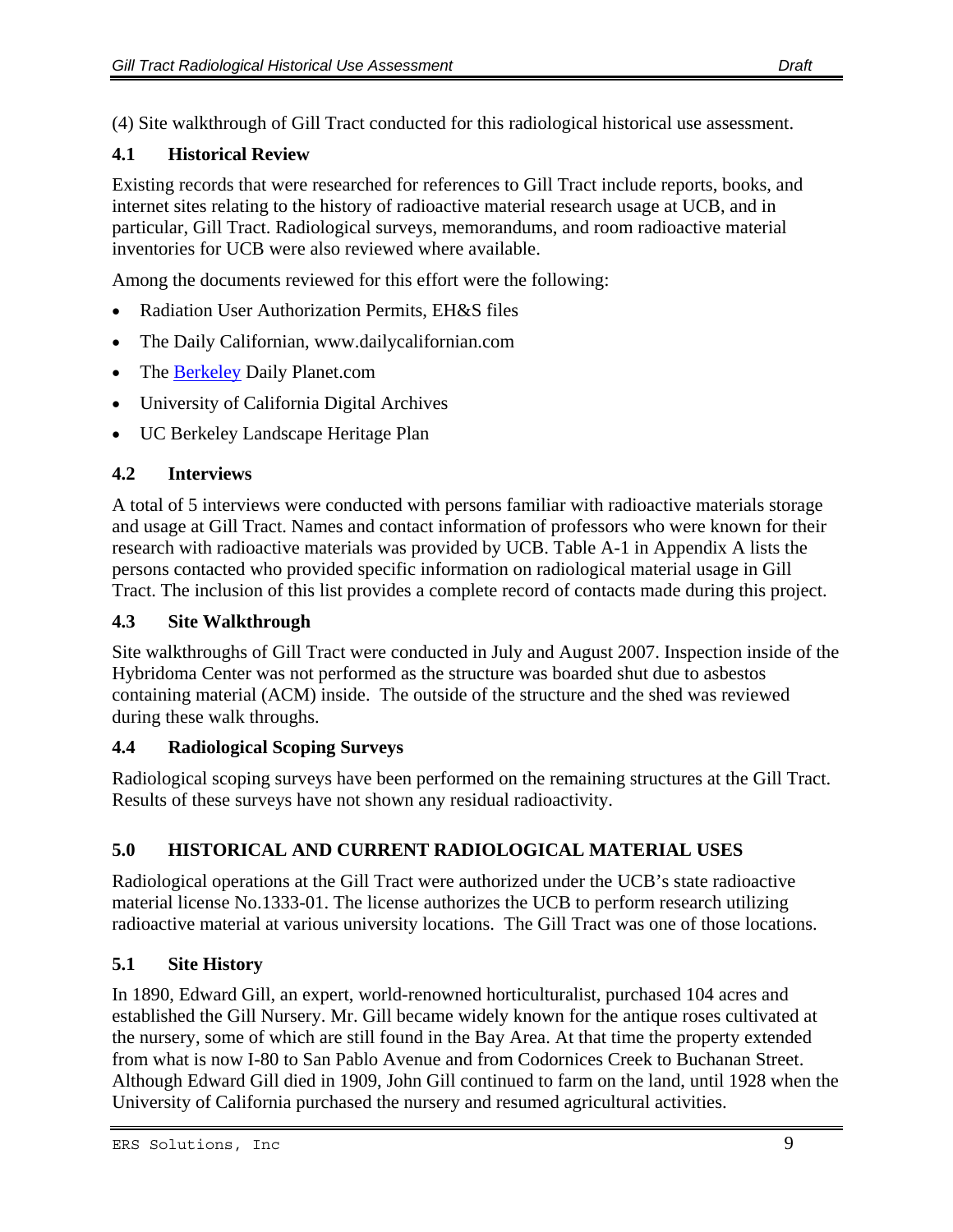In 1939, the UC gifted 5 acres to the United States Department of Agriculture for the construction of what is now known as the Western Regional Research Center, for the study of products that could be developed from agricultural commodities. In 1945, UC set aside 36 acres fronting on San Pablo Avenue and Buchanan Street, for an agricultural experimental station. This became the home of the northern branch of the University's Division of Biological Control, and later the site of the International Center for Biological Control. Projects pioneered at the Gill Tract included the first major success in controlling weeds with insects in the United States. The Gill Tract became the center for this line of research in the US in cooperation with the United States Department of Agriculture (USDA). The Division is also credited with the control of numerous major insect pests on other California crops and pioneered in predator-prey population studies providing the groundwork for the eventual integration of biological, chemical and cultural methods of pest control.

In 1995, the Division at the Gill Tract was joined with the College of Natural Resources, following which many of the research staff were transferred to the Berkeley campus. By 1997 the administration, funding and future of the station at Gill Tract became unclear and only recently has the University decided to develop the land for student and faculty housing, community activities and retail shops.

In 1969, a portion of the land (adjacent to the present Ocean View Elementary School) was set aside for community gardens. The year 1969 was also the year that People's Park and Ohlone Park and Greenway were founded, which still exist and are widely recognized as having "kicked off" the modern day Ecology Movement by gaining worldwide recognition of the need for parks and open space in crowded urban areas. Today, community farming activities and experimental studies continue along Edward Gill Drive.

Finally, there are approximately 63,000 square feet of agricultural research and agricultural operations facilities. These facilities, which were primarily built in the 1960s, are largely vacant. The site has several significant open space features. It is bordered on the south by Codornices Creek and is bisected by Village Creek. Within the site, both creeks are open. The Gill Tract is a 10-acre portion of the site that includes a 7-acre growing grounds and a 3-acre stand of trees. Both the growing grounds and the stand of trees have historically been used for research.

#### **5.2 Radiological History**

Documented use of radioactive materials at Gill Tract began in 1988 and lasted until 1997. Records maintained by UCB and interviews with Principle Investigators (PI) provided information on radionuclides used, radiological survey results, and use and storage locations. These records indicate that use and storage of radioactive material was limited to the Hybridoma Center and the storage shed next to the building. The Hybridoma Center is a single story structure with stucco siding, wooden frame and, asphalt shingle roof. Attached to the rear of the building is a greenhouse and next to the greenhouse is a shed and a connex. Two ventilation systems are located on the roof of the Hybridoma Center. Figures 5-1 to 5-4 show the Hybridoma Center.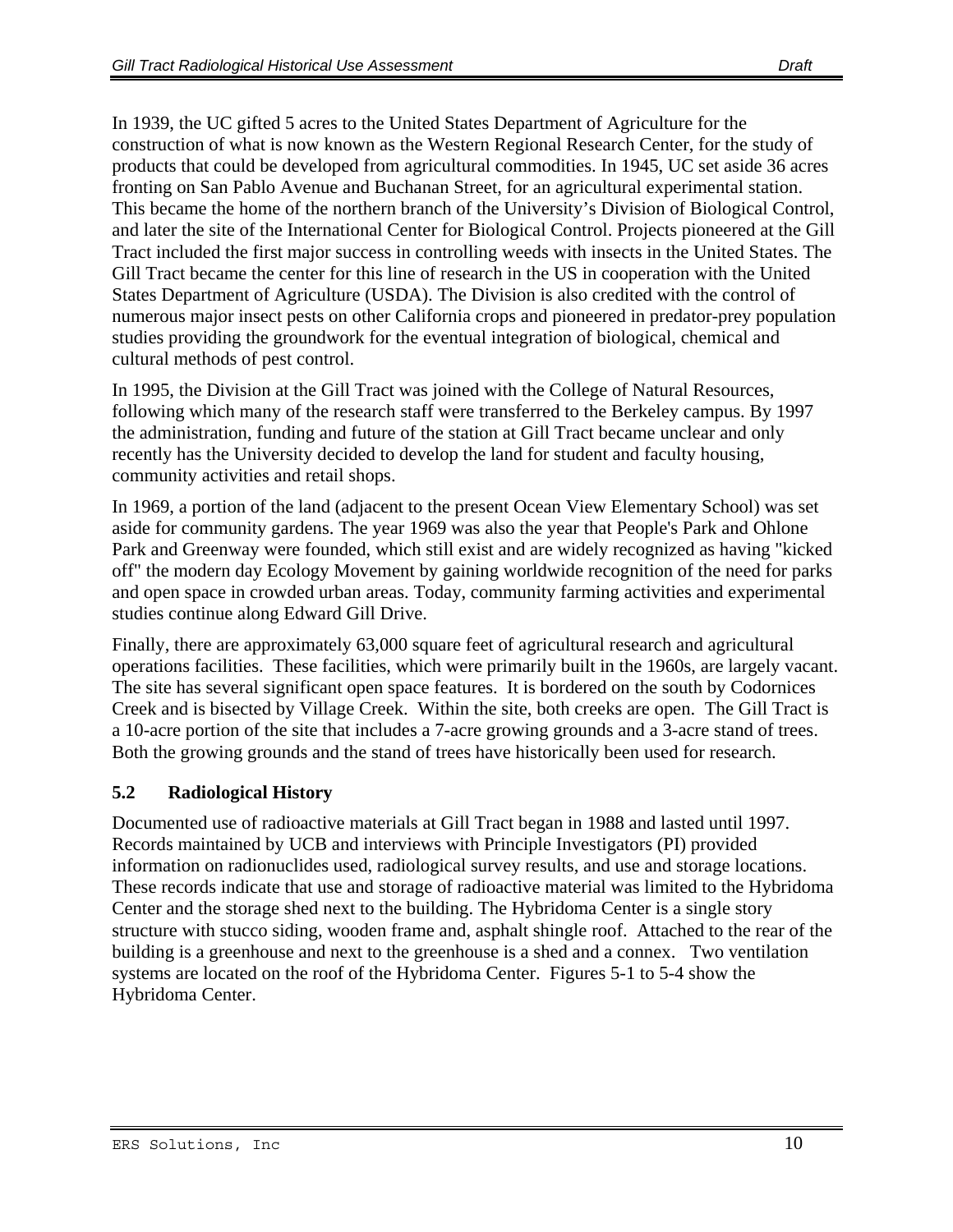

**Figure 5-1, The Hybridoma Center (red rectangle) at Gill Tract**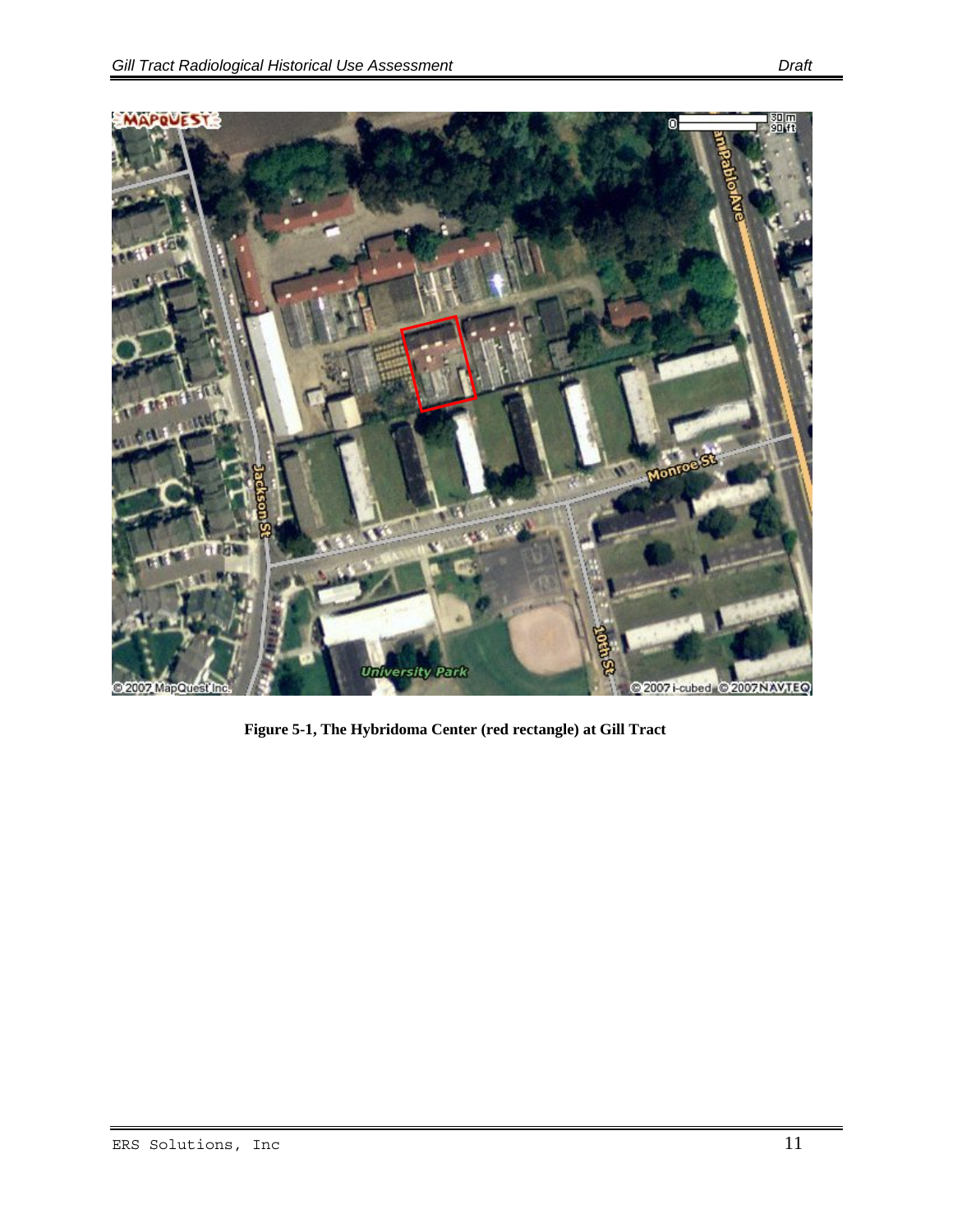



**Figure 5-2, Hybridoma Center rear entrance showing ventilation exhaust systems and side view**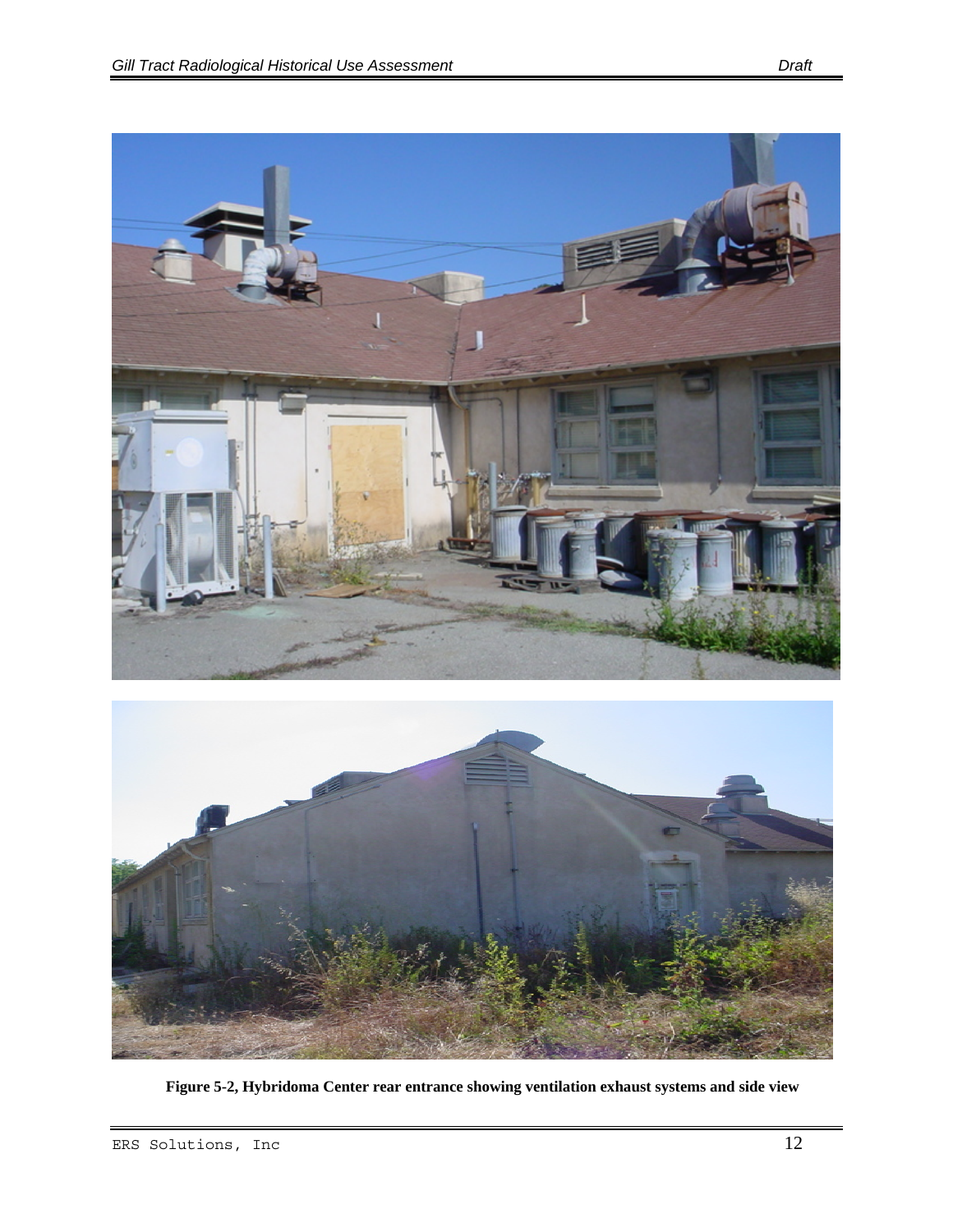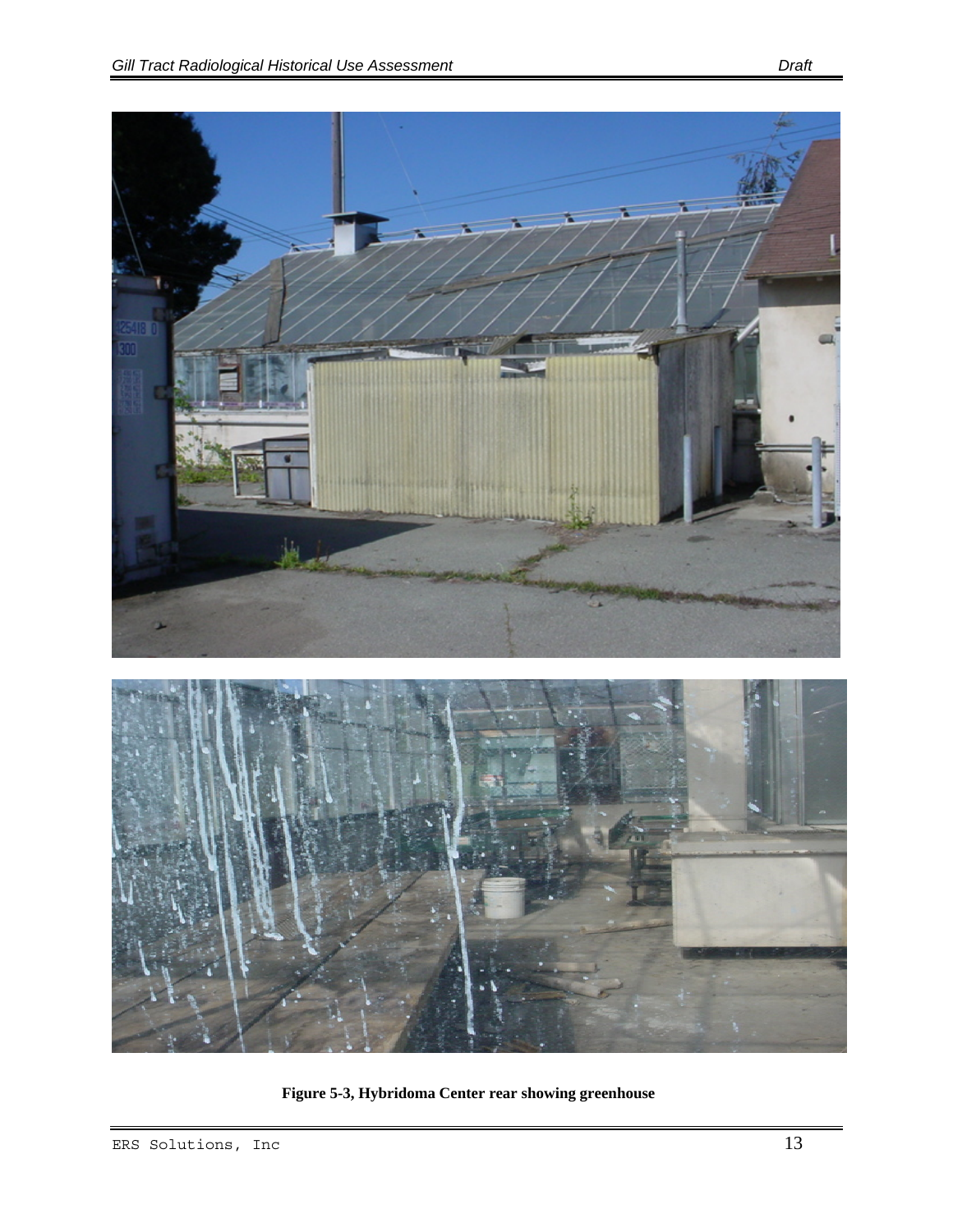

**Figure 5-4, Shed at Hybridoma used to store radioactive material**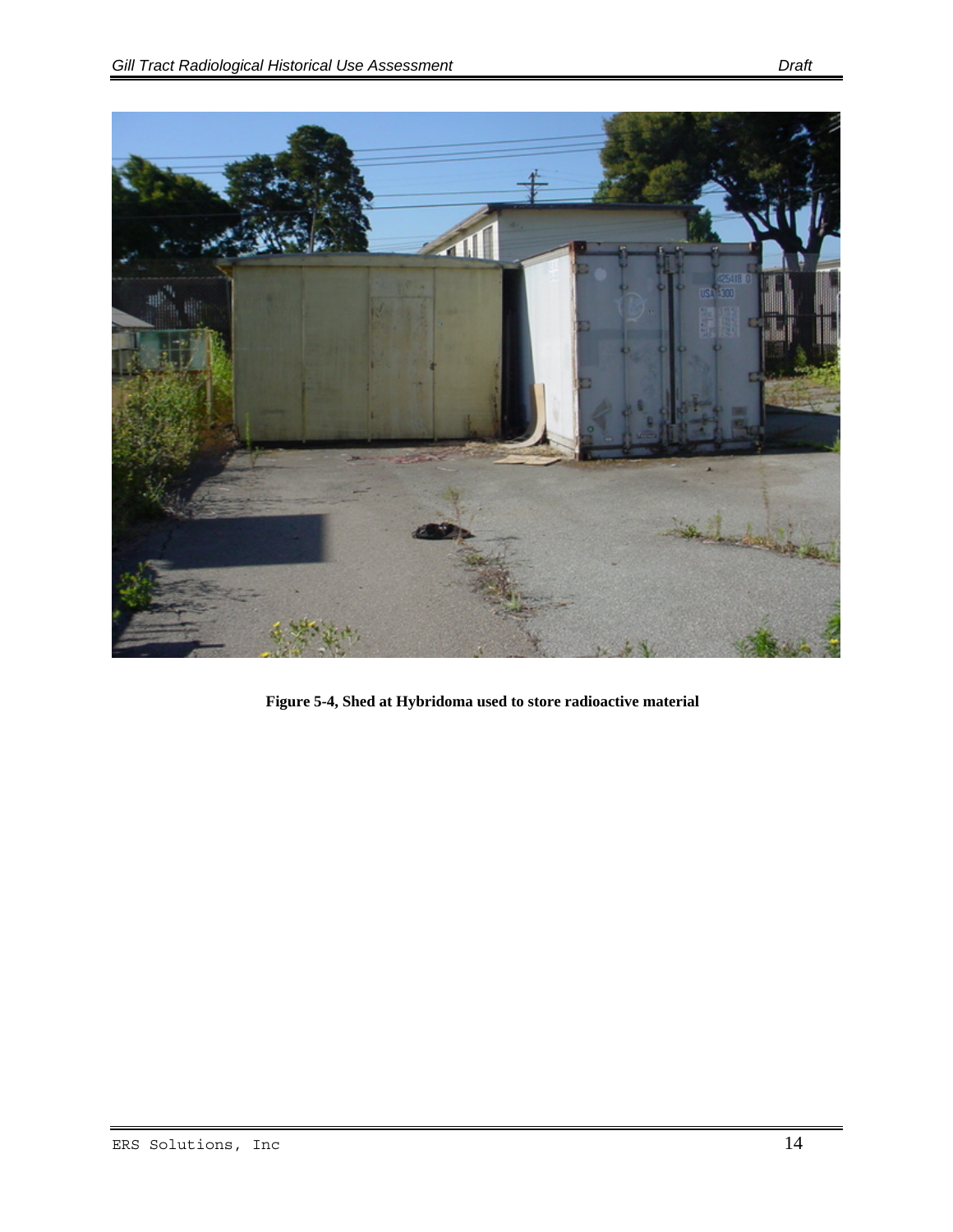| Table 5-1. Radiological Material Use at Gill Tract |              |                  |                                |                                |                            |  |
|----------------------------------------------------|--------------|------------------|--------------------------------|--------------------------------|----------------------------|--|
| Radionuclide                                       | <b>RUA</b>   | <b>Half Life</b> | Room                           | <b>Sink</b><br><b>Disposal</b> | <b>Comments</b>            |  |
| Carbon 14                                          | 3821<br>3822 | 5,730 y          | 2,7, 11, Culture<br>Room, Shed | Yes                            | Sink disposal in<br>room 7 |  |
| Hydrogen 3                                         | 3821<br>3822 | 12.35 y          | 2,7, 11, Culture<br>Room, Shed | Yes                            | Sink disposal in<br>room 7 |  |
| Phosphorus 32                                      | 3821<br>3822 | 14.29 d          | 2,7, 11, Culture<br>Room, Shed | Yes                            | Sink disposal in<br>room 7 |  |
| Sulfur 35                                          | 3821<br>3822 | 87.39 d          | 2,7, 11, Culture<br>Room, Shed | Yes                            | Sink disposal in<br>room 7 |  |
| Selenium 75                                        | 3821<br>3822 | 119.78 d         | 2,7, 11, Culture<br>Room, Shed | Yes                            | Sink disposal in<br>room 7 |  |
| Iodine 125                                         | 3821<br>3822 | 60.14d           | 2,7, 11, Culture<br>Room, Shed | Yes                            | Sink disposal in<br>room 7 |  |
| $d - days$<br>$y - \text{years}$                   |              |                  |                                |                                |                            |  |

Table 5-1 provides information on the type of material stored, used, and shipped at Gill Tract.

Figure 5-5 shows the floor plan of the Hybridoma Center. The rooms used for radiological work are all located along the length of the building with the greenhouse extended off the back. The building faces northwest. Figure 5-6 shows a rough layout of the rooms used for radiological work. Room 7 contained the only designated sink for disposal of radionuclides. Room 3 was a cold room and later designated as a Culture Room. However, records indicate that there may have been more than one Culture Room in the Hybridoma but that the rooms were not numbered so it is difficult to indicate which Culture Room was used for radioactive material.

In the fall and winter of 1988 use of radioactive material at the Hybridoma Center stopped. Use was reinitiated in June of 1990. At first radiological work was limited to room 7 with waste storage remaining in the shed. In July 1993, use of radiological material was broadened to include rooms 2 and 11. Records indicate that tritium was brought over from Dr. Ames' laboratory in October 1993 that was not under the control of the current RUAs. This material was removed in November 1993. The exact room within the Hybridoma Center where the tritium was used or stored was not identified.

During the record review, there were several occasions where radioactive material was identified in locations other than the primary research laboratories. For example, in 1988 radioactive material was discovered in the refrigerator located in the corridor in the alcove.

Records did not specifically indicate that radioactive materials were used in the greenhouse of the Hybridoma however the research at the facility was largely related to plant pathology. Therefore it is reasonable to conclude that radioactively labeled plants were grown in the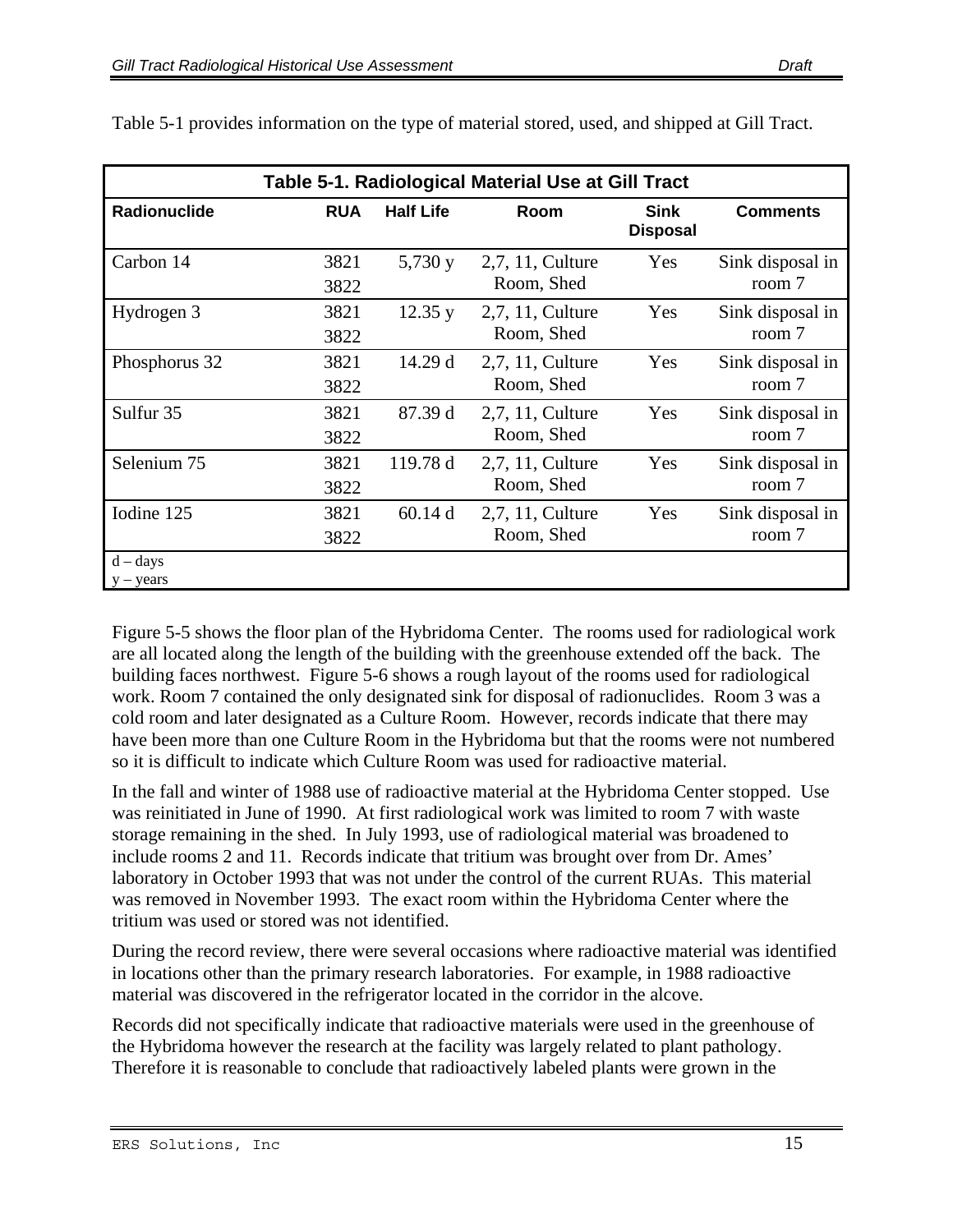greenhouse. It is not expected that radioactively labeled plants were cultured in the 7 acre planting lot located at the northern end of the Gill Tract.

Use of radioactive material at Gill Tract was officially terminated via a close out survey performed by the EH&S group for the UCB on January 22, 1997. No residual radioactivity was identified during the survey.

#### **6.0 CONCLUSIONS AND RECOMMENDATIONS**

Based upon the record research and interviews the use of radioactive materials was limited to the Hybridoma Center at Gill Tract. Within the Hybridoma Center radioactive material use was largely limited to rooms 2, 7, 11, the Culture Room, and the shed. However sporadic indications of radioactive material being found outside these rooms in hallways were also noted. Because of these indications and the relatively small size of the building, the entire building including the greenhouse should be included in the surveys.

The records indicated that no spills involving radioactive material occurred at Gill Tract. One sink, located in room 7 was designated for radioactive material disposal. Records were maintained to track the amount of material disposed of in this manner to ensure compliance with license limits. Sink disposal of radioactive material continued until January 1997. Laboratory sinks join the common sewer header under the building. Drain traps and other locations leading to and connecting with the common sewer header should be surveyed by swipe, direct measurement, and by collection of solid samples to determine the amount of residual radioactive.

The number of ventilation hoods where radioactive material was used was not identified except room 7. Photos of the building (Figure 5-2) shows two ventilation exhaust fans located on the roof of the building. There is a potential that small quantities of radioactive material may have deposited close to the plenum exhaust. It is not anticipated that the exhaust would have caused residual radioactivity in quantities that would impact the environment surrounding the building.

Records did not indicate that radioactively labeled plants were grown in the 7 acre planting plot located at the northern end of the site. However, it is recommended that some soil samples are collected and analyzed for carbon 14 as verification.

Generally licensed radioactive material (i.e., smoke detectors, exit signs) may be present in the laboratories. Removal of these sources when permitted should be performed prior to initiation of final status surveys.

The types of radioactive material used at Gill Tract varied but encompassed primarily beta and gamma emitting radionuclides. Radioactive half lives for the radionuclides ranged from 14 days to 5730 years. Due to the length of time since radioactive material use at Gill Tract only those radionuclides with long half lives would still be present. Therefore surveys at Gill Tract should focus on tritium and carbon 14 with carbon 14 being the primary contaminant.

During the record research information was obtained that approximately 3,000 pounds of superphosphate fertilizer was stored in a 40 foot by 40 foot warehouse in room 29 at Gill Tract. Superphonsphate fertilizer is known to contain elevated concentrations of naturally occurring radioactive materials (NORM) in particular uranium and its progeny. While these radionuclides are not consistent with the radionuclides of concern for the Hybridoma, their presence should be noted for any radiation closure surveys.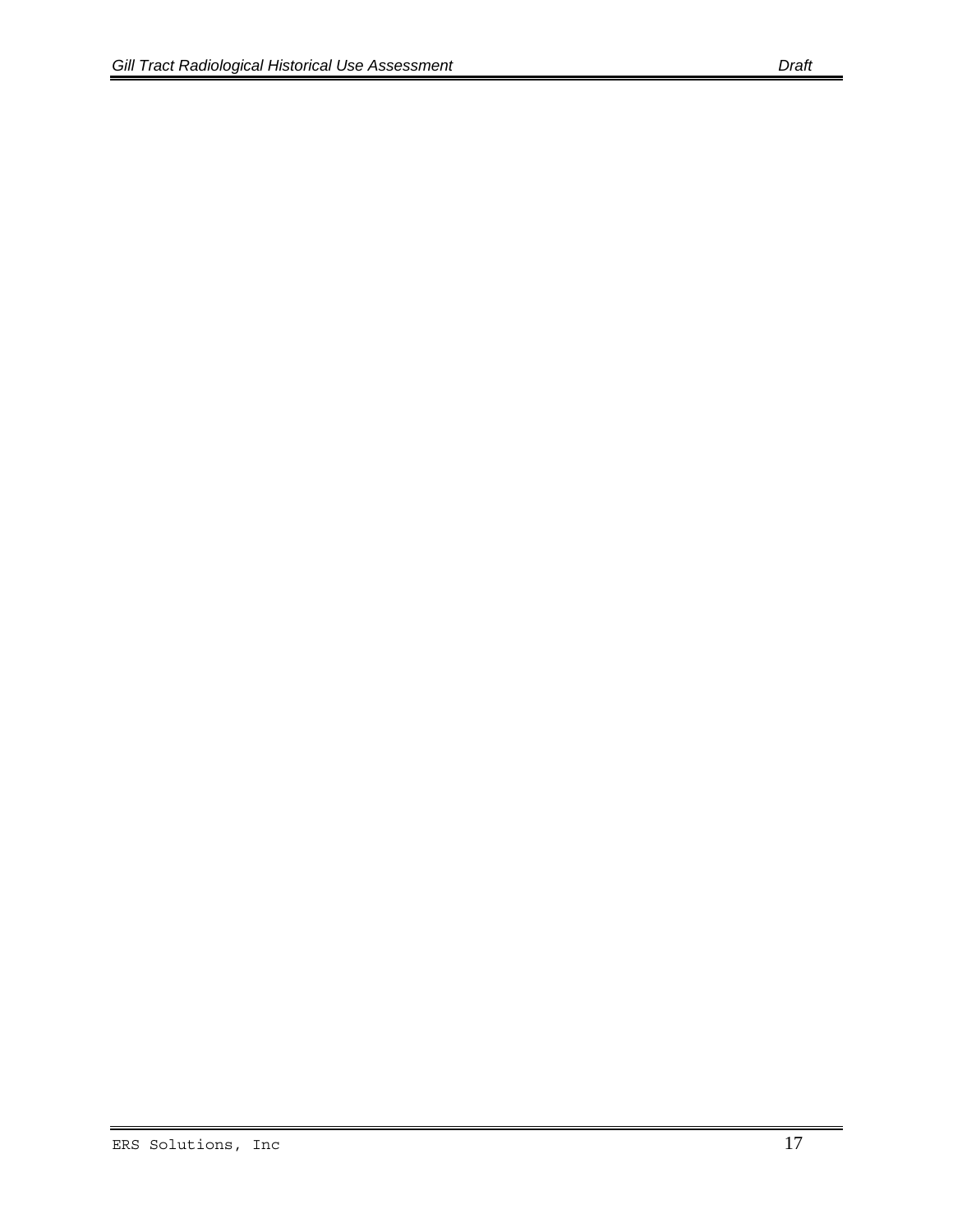# **APPENDIX A**

# **Contact Reports**